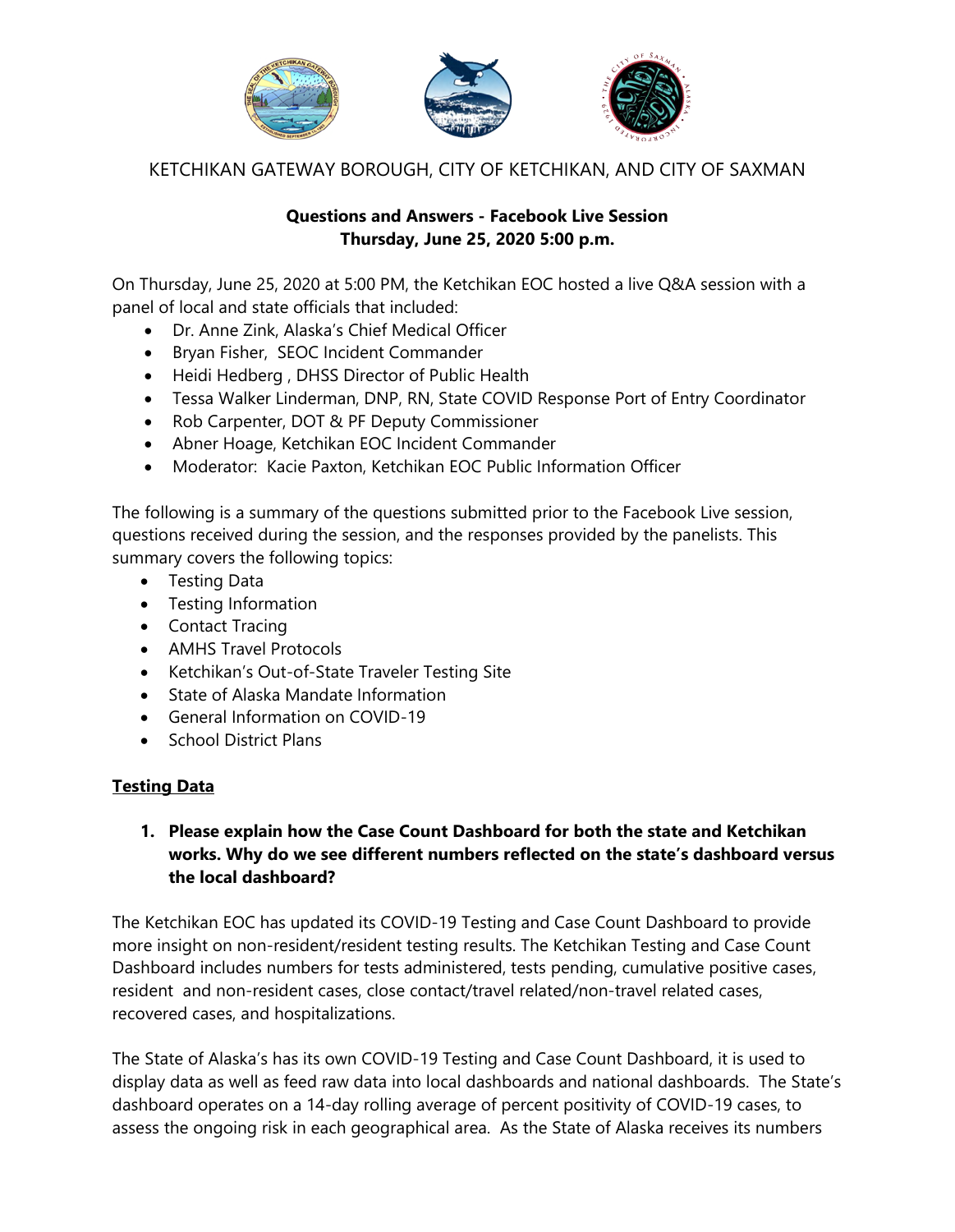after tests have been completed, resulted, and reported – their data tends to lag behind locally reported data.

## **Testing Information**

### **1. What is the timeframe for testing positive to a virus, and why can there be different results depending on when the test is taken?**

A Nasal PCR Test, which is the most common test administered in the State of Alaska, picks up pieces of the virus from your nose to run through a testing machine. Different machines require different concentrations of the virus to provide a positive result. Instances such as improper specimen collection, an abnormal medium or swab for the specimen, and length of time before it reaches the testing operator can all have a deteriorating effect on the sample – which can affect the results. Depending on where you are in the time frame of the disease can also impact your test results. If you are tested later or earlier on during your infection, you may not have enough of a viral load to test positive.

## **2. I've heard that those nasal swabs hurt. Is there an alternative way to do the testing that isn't painful?**

Many people have different reactions to the nasopharyngeal swab, a common swab administered through the nose, used for COVID-19 testing. The swab is not supposed to hurt, but it may be uncomfortable. In order to collect enough cells and fluids, the swab must be inserted along the entire passageway that connects the base of the nose to the back of the throat to get a good specimen. As the body is not used to having an object in that area, it creates a lot of very odd sensations.

## **3. If I test positive and test again a couple days later with a negative result does that mean the first test was a false positive?**

No. There are many reasons that a second COVID-19 test could be negative. Foremost, the first test could have been taken during the end of the course of the virus, leading to the second test being taken after the disease had run its course and would no longer be present in the body. It is also possible that a second test did not pick up enough of a sample to test positive, even if the virus is still present. Testing results as well as a patient's clinical history are both used to understand where a patient is within the disease process.

## **4. Unless someone takes a rapid COVID-19 test, it is unlikely that a person will receive their test results in less than 5 days. How can someone that is not symptomatic get tested?**

Communities have been tasked to provide a wide range of testing options. For example, Ketchikan is operating a Drive-up Testing Site that is available to anyone with symptoms of COVID-19, and is also open to certain asymptomatic individuals, including: those who have health conditions; are age 65 or older; health care workers or care providers; first responders; or those who have recently traveled.. At home testing options are also available for people who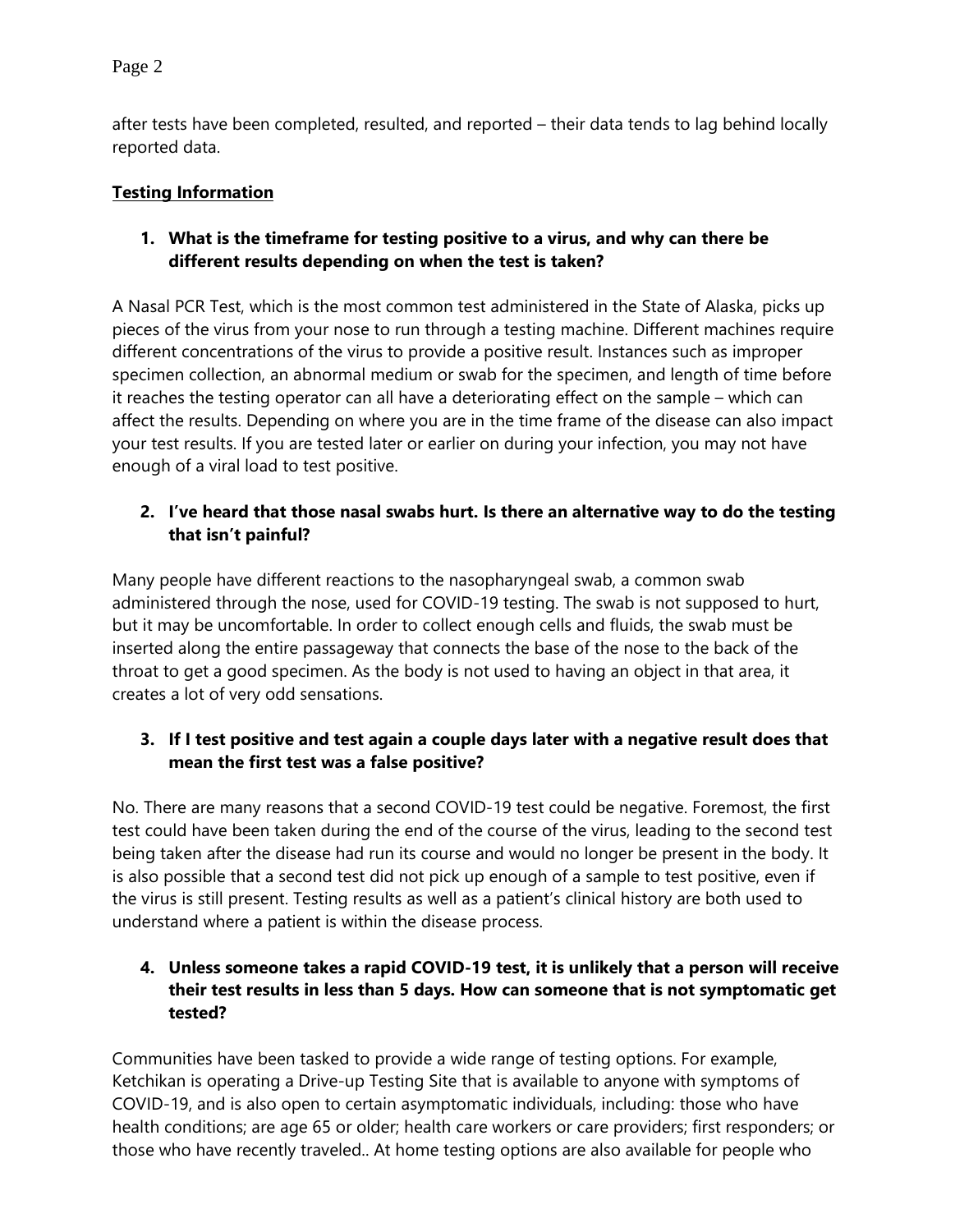need results within 24-48 hours. The State of Alaska has made testing guidelines for individual communities incredibly broad to allow for asymptomatic testing.

## **5. What testing options are currently available in Ketchikan?**

The Ketchikan EOC has two COVID-19 test sites – the Free Drive-Up Testing Site at Berth 3 and the Ketchikan International Airport Test Facility. Here's when and how to use each one:

The Free Drive-Up Testing Site: the Drive-Up Testing Site at Berth 3 is operated on Wednesday and Thursday from 11:00 AM - 1:00 PM and is primarily for individuals who have symptoms of COVID-19. Individuals who have recently traveled, believe they have been exposed to the virus, are considered "high risk," or work with someone "high risk" are also encouraged to use the Drive-Up Testing Site. This site offers a nasal swab PCR test, and there is no fee. Test results can take anywhere from 3 to 7 days to come back.

Ketchikan International Airport Test Facility is for

- Travelers arriving from out-of-state on North bound flights
- Voucher retesting 7-14 days after arrival
- This site offers nasal swab PCR test, and there is no fee. With a voucher, travelers can return to the Ketchikan Airport for the follow-up test or contact another health care provider in Ketchikan to see if the provider will accept the voucher. Follow-up voucher testing (bring the voucher) at the airport does not require an appointment; an individual can simply show up Monday through Sunday during the following times:

7:30 AM - 9:00 AM  $11:00$  AM - 2:00 PM 4:30 PM - 6:30 PM

*Note: These are the new times as adjusted on July 1, 2020.* 

Testing is also available from local health care providers such as Creekside Clinic, Peace Health Medical Center, KIC, Ketchikan Public Health, Legacy, Northway Family Healthcare, and Polaris Health Group.

## **Contact Tracing**

#### **1. What criteria does a person doing contract tracing use to determine if someone has been in close contact with a person who has tested positive for the virus?**

If you've been identified as a "close contact" of an infected person, you will receive a call from a public health nurse. "Close contact" is defined as having been within 6 feet of an infected individual for 10-15 minutes or longer, or if you've been coughed or sneezed on by that person.

If you feel you have been exposed and haven't received a call, consider taking the following measures:

- Hunker down if you are able to do so
- Limit your social contacts for 14 days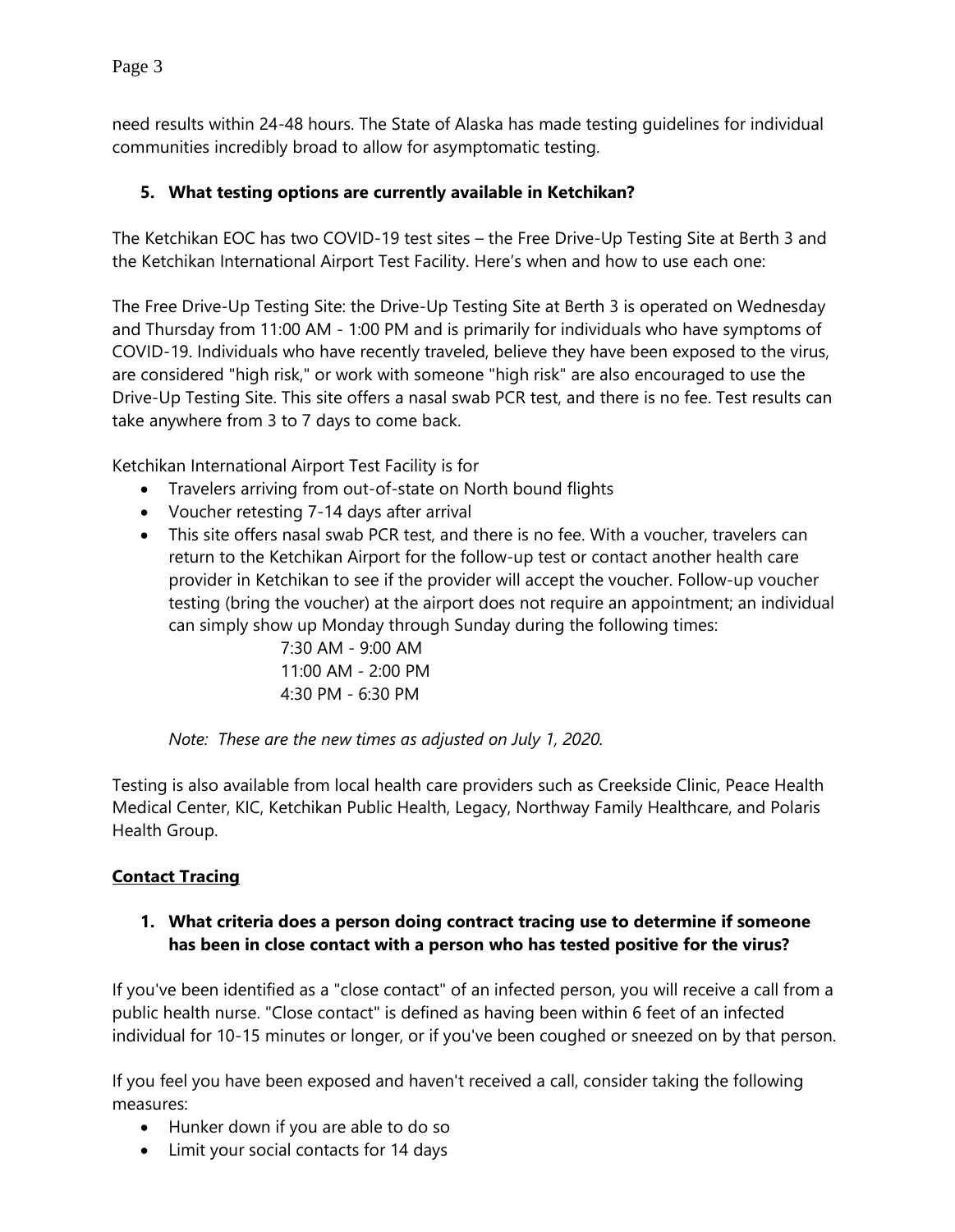- Stay at least 6 feet away from others
- Wear a cloth covering when in public
- Monitor for symptoms and if you start feeling sick, no matter how mild, isolate yourself and call your provider to get tested

#### **2. When someone coming in from the Lower 48 tests positive, shouldn't everyone who was on the plane with them be contacted to quarantine or be tested?**

"Close contact" has been defined federally as being within 6 feet of an identified positive case for a set duration of time. As the state does not have access to a commercial airline's manifest, they work closely with their federal partners to access that information to identify and contact the people who were sitting in close contact with the identified positive case. Not everyone on the plane will be contacted by public health, just those sitting within close parameters of the infected person.

## **AMHS Travel Protocols**

#### **1. Which AMHS ferry trips require a pre-travel test, and when does it need to be done?**

Shorter-duration and day-boat passenger travel DO NOT require COVID-19 testing or a sworn statement of a 14-day quarantine.

For passengers departing from Bellingham, Washington, a COVID-19 test must be administered within 72-hours of the day of departure, and a negative result must be presented upon checking in at the terminal or boarding for travel. Passengers already in Alaska that choose to travel on longer-duration routes within Alaska and/or terminating in Bellingham, Washington, must select one of the following two options:

- A COVID-19 test must be administered within five days of the departure date, and a negative result must be presented upon checking in at the terminal or boarding for travel.
- OR a sworn statement signed that affirms the traveler has followed quarantine standards for at least 14 days preceding the date of travel. Forms will be available on the AMHS website and available at check in.

A longer duration travel is defined as any itinerary originating in Alaska that concludes in Bellingham, Washington, a voyage across the Gulf of Alaska, to or from the Aleutian Chain that includes the port of Kodiak.

#### **2. What paperwork do AMHS travelers need to complete?**

AMHS Travelers are required to fill out one of two forms. One is a pre-travel screening document for those traveling within the state of Alaska, asking about symptoms and other COVID-19 related questions that will require "no" answers to continue to board. The second is the State of Alaska's out-of-state travel declaration form which requires proof of a negative COVID-19 test result.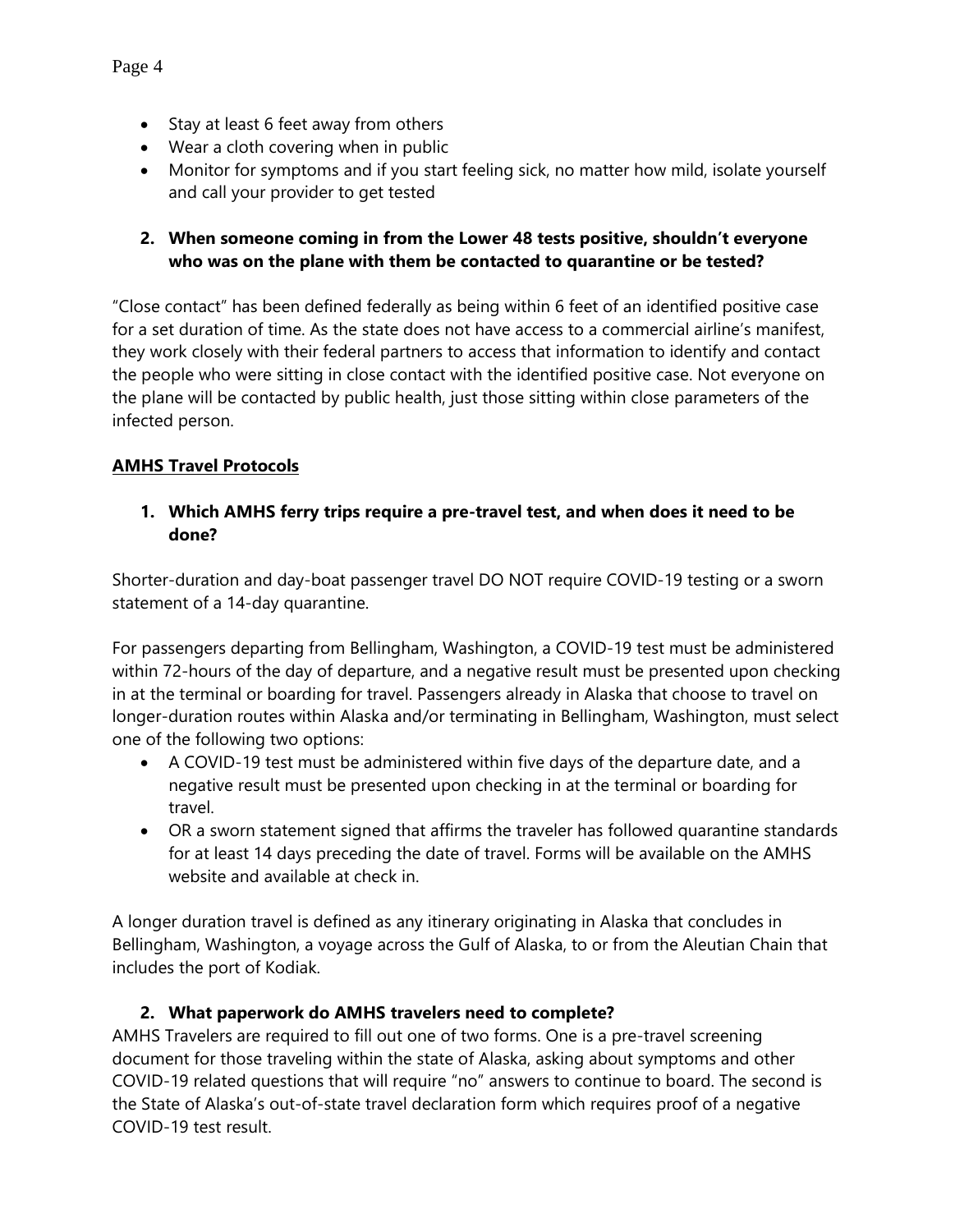## **3. What if a negative test result is not received by the time a traveler is scheduled for departure on the AMHS?**

At this time, travelers coming via Bellingham will be denied service. This is due to the logistics of ferry-based travel and the risk of exposure to an entire vessel's crew and its passengers. Within the state, travelers are allowed to sign an affidavit stating they have been in quarantine for 14 days prior to travel. The state of Alaska is working to provide testing options to allow for the 72 hour results, which also includes FDA-authorized home-collection COVID-19 tests.

## **Ketchikan Traveler Testing Site**

## **1. Is rapid testing an option for the airport testing site? What type of test is currently being used?**

The airport testing site uses a standard PCR test which is then sent off to one of two laboratories, Quest Labs and the University of Washington. Rapid testing is not currently an option due to the lack of testing re-agent and other supplies, in order to keep up with testing demand at the airport. The airport testing site administers on average 42 tests a day, which is more than local testing labs can currently handle.

# **2. Please describe how the process works for out of state travelers to be greeted, screened, and tested when they arrive at the Ketchikan airport. Is there an actual person at the airport who checks each passenger's paperwork upon arrival? Shouldn't the paperwork be checked inside of security as they walk off the airplane?**

The traveler testing site is located on the Ketchikan side of the airport ferry terminal. Before a passenger disembarks from the aircraft in Ketchikan, they will have already received the travel declaration form from the airline and many complete the paperwork before they leave the plane.

Stationed in the baggage claim area and at every exit of the Ketchikan Airport terminal, is a greeter to meet each north bound flight passenger to help direct individual travelers and provide information on the testing process. After speaking with a greeter, travelers with proof of a negative COVID-19 test and completed travel declaration form are prompted to drop their forms at a receptacle in the airport.

For those opting to receive a free COVID-19 traveler test at the Airport Testing Facility, once they get off the ferry, proceed to a testing screener, get in line for a PCR nasal swab, and turn in their travel declaration form upon completion of their COVID-19 test.

Those who choose to complete a 14-day quarantine can turn in their paperwork on either the airport or Ketchikan side.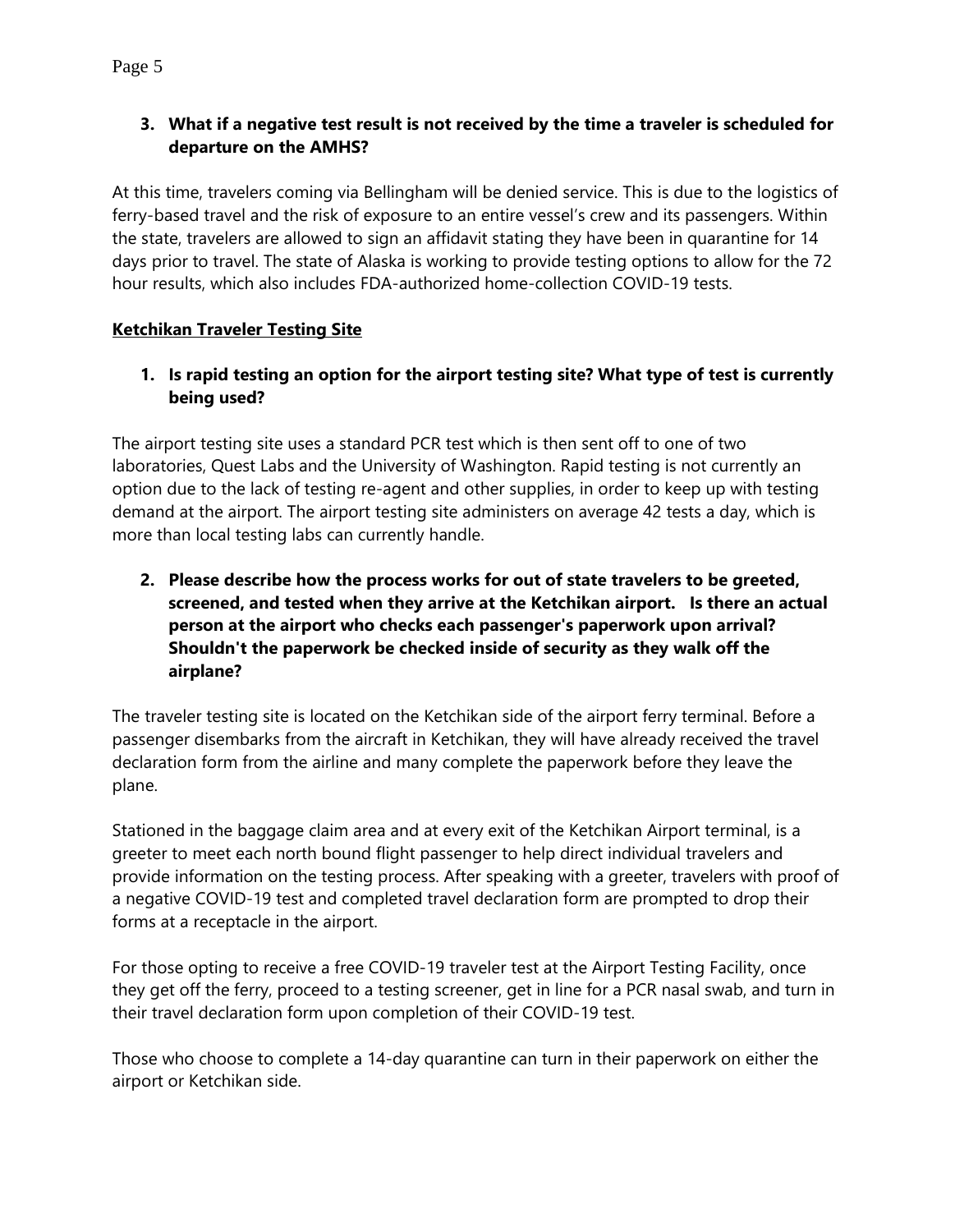#### **State of Alaska Travel Mandate Information**

### **1. Per the interstate travel protocols, why are flight passengers provided a voucher for a second test? Why take a second test 7-14 days after the first, even if the first was negative?**

Testing strategies by the state of Alaska are based around time frames of symptom onset and virus detection. At 5 days, only 50% of those infected will be showing symptoms, while at 10 days 90%-95% will be showing symptoms. Travelers can be exposed to the virus during transit, so by testing 7-14 days after arrival, there will be a higher percentage of positive cases.

## **2. If someone is traveling to Seattle for a medical procedure and will be there for less than 24 hours, when should they be tested? Before or after they travel, considering as both are within 24 hours?**

As described in Mandate 10, there is an option on the travel declaration form for travelers leaving the state for less than 24 hours stating that they do not need to receive a negative COVID-19 test result or follow a 14-day quarantine upon return. Instead they are asked to minimize interactions and monitor for symptoms for up to 14 days of their arrival.

## **3. Why doesn't the state of Alaska implement and strictly enforce a 14-day quarantine for all arriving travelers, like what is being done in New Zealand and Western Australia?**

As Alaska is a state and not a country, there are restrictions on what a state government can require of US travelers. Due to the commerce clause in the US Constitution, the state of Alaska is prohibited from violating a US citizens' right to privacy. Instead, the state government has shifted to test-based travel requirements to help curb the spread of the virus from travelers arriving in our state.

## **4. For travel mandate 10, what are the requirements for interstate and intrastate travel? Why are there differing restrictions for travel within the state?**

The state of Alaska opened up intrastate travel to help minimize the economic impacts of COVID-19. Other than Hawaii, most states have a much higher case count than Alaska. State officials looked at risks associated with travelers coming into the state versus travel within the state, as they found intrastate travel to be lower risk – fewer restrictions were implemented. At this time, the state is in support of local governments to establishing their own travel restrictions, allowing them to impose stricter restrictions based on their community needs. Many communities continue to have a 14-day quarantine required upon arrival for all intrastate and interstate travelers. Ketchikan does not have any additional restrictions for travelers but has expanded their testing parameters to include asymptomatic individuals who have recently traveled.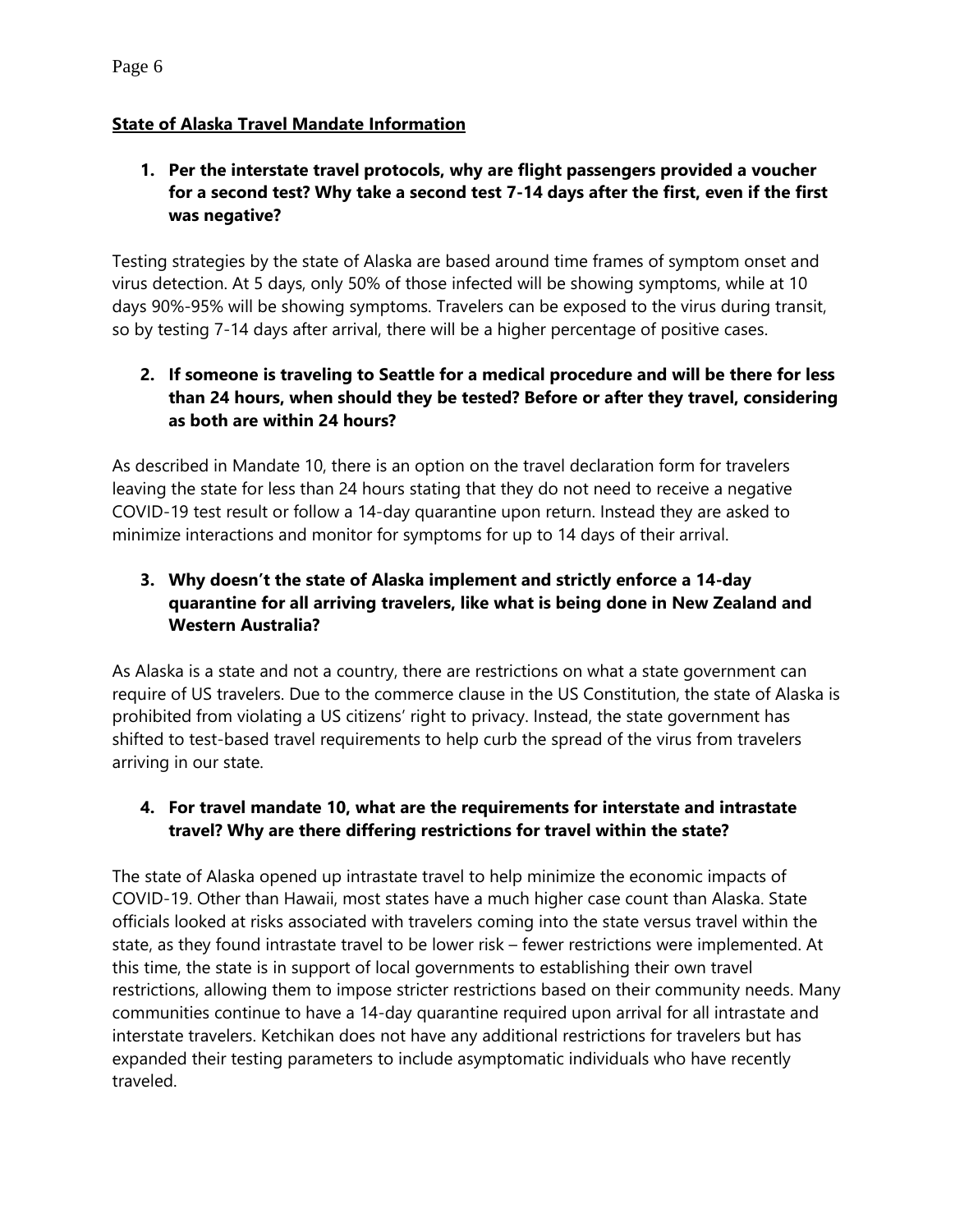#### **General Information on COVID-19**

#### **1. Does mask wearing decrease the need for social distancing when indoors?**

Dr. Zink relates mask wearing to wearing a seatbelt, although it might not prevent someone's death, it will reduce their chances of dying. Seatbelts are part of a much bigger set of tools that include speed limits, separate highways, and airbags. Masks and social distancing are much like airbags and seatbelts, where your chances are better if you use both. Masks along with keeping 6 feet apart from others, hand washing, and increased hygiene practices are used to minimize the risk of exposure to the disease.

## **2. What is the concept behind herd immunity and is this a viable option for our community to deal with COVID-19?**

Herd immunity applies when enough people have been infected and recovered from the disease, so that the virus can no longer spread from person to person. Most times herd immunity in humans can be attributed to the use of vaccines.

There are many diseases to which humans have never developed herd immunity to, such as small pox. The key factor in herd immunity is that the immunity needs to last. One of the major concerns with the Coronavirus is that with common cold viruses like COVID-19, the immunity only lasts 8 months to a year and half. Because of these factors, rapid herd immunity is not being considered a viable option to combat the coronavirus.

Combined with what little research we have on the long term effects of the disease, the amount of deaths it would cause, and the overwhelming of our healthcare system – rapid herd immunity is not a viable option unless it can be done so with vaccinations. At the moment there are 114 different vaccines being developed, a few of which are already in phase two of development. The state of Alaska is being told to expect a viable vaccination option by fall or winter.

#### **School District Plans**

#### **1. What are the state-wide and local directives for opening schools in the fall? Is it realistic to expect that there would be no new cases in order for school to resume?**

Education should be occurring across every community regardless of how things progress with the pandemic. Each school district has been tasked with developing an educational plan for every scenario, based on the severity of the outbreak of the disease.

Severity of the situation is broken down into three categories, few to no new cases, moderate, and severe. Each district will need to work with their local superintendent, principals, and public health to make the best decisions for their community – but still continuing to make education a constant for all students.